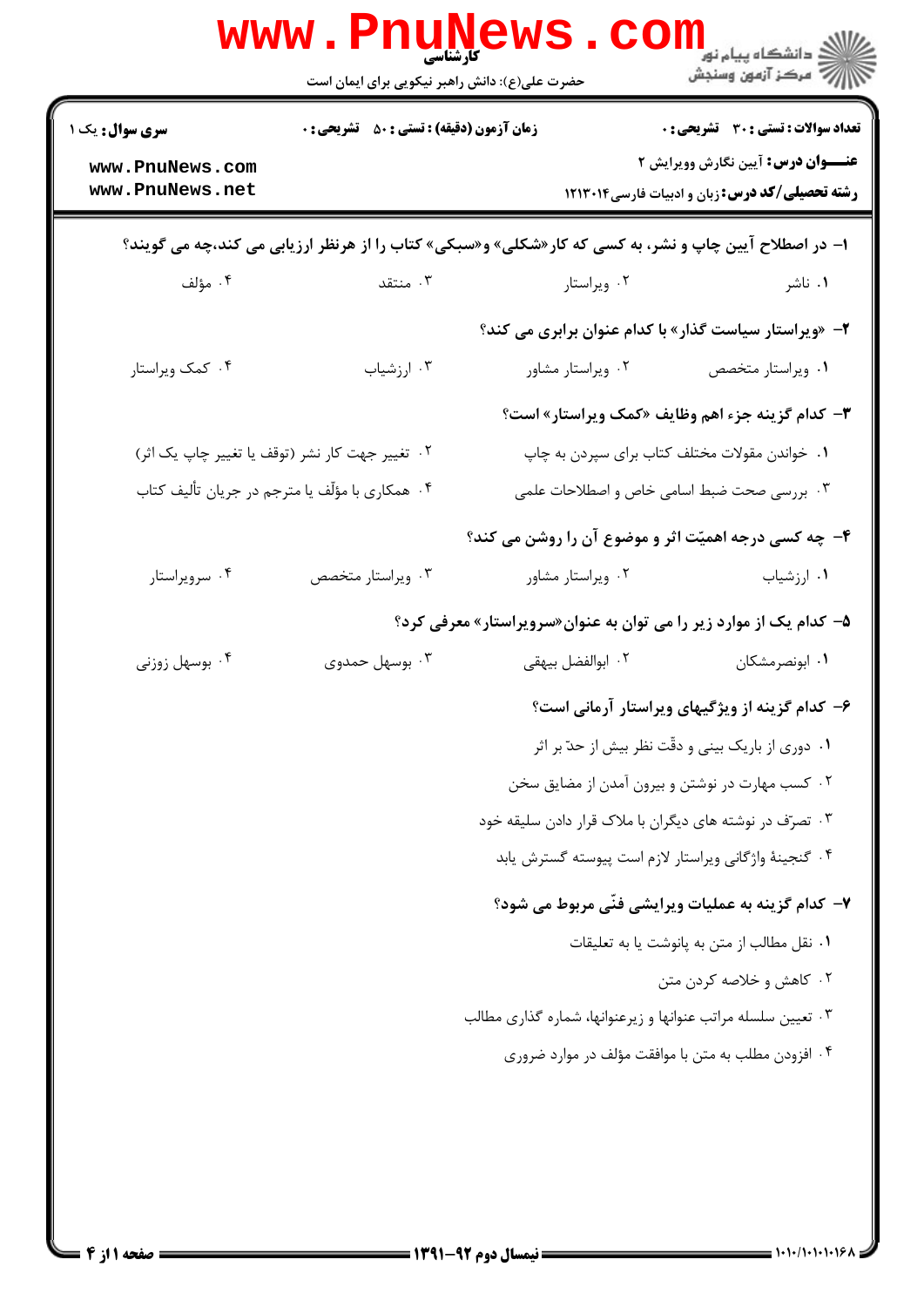|                                                                                                                                                      | <b>WWW.Pnune</b><br>حضرت علی(ع): دانش راهبر نیکویی برای ایمان است                       |                                                                                   | ڪ دانشڪاه پيا <sub>م</sub> نور<br><mark>√</mark> مرڪز آزمون وسنڊش                                        |  |  |
|------------------------------------------------------------------------------------------------------------------------------------------------------|-----------------------------------------------------------------------------------------|-----------------------------------------------------------------------------------|----------------------------------------------------------------------------------------------------------|--|--|
| <b>سری سوال : ۱ یک</b>                                                                                                                               | <b>زمان آزمون (دقیقه) : تستی : 50 ٪ تشریحی : 0</b>                                      |                                                                                   | <b>تعداد سوالات : تستی : 30 ٪ تشریحی : 0</b>                                                             |  |  |
| www.PnuNews.com                                                                                                                                      |                                                                                         |                                                                                   | <b>عنـــوان درس:</b> آیین نگارش وویرایش ۲                                                                |  |  |
| www.PnuNews.net                                                                                                                                      |                                                                                         |                                                                                   | <b>رشته تحصیلی/کد درس: زبان و ادبیات فارسی1۲۱۳۰۱۴</b>                                                    |  |  |
|                                                                                                                                                      | ٨– در ویرایش مقاله های «دانشنامه» و «دایره المعارف» گونه کدام مورد باید رعایت شود؟      |                                                                                   |                                                                                                          |  |  |
|                                                                                                                                                      | ٠١ استفاده از نقل قولهاى طولانى در اين نوع مقاله ها                                     |                                                                                   |                                                                                                          |  |  |
|                                                                                                                                                      | ۰۲ با توجه به اهمیت مطلب، کاربرد واژه ها و تعبیرات مهجور ضروری است.                     |                                                                                   |                                                                                                          |  |  |
|                                                                                                                                                      | ۰۳ زبان باید ساده و از تصنع یا اصرار به سره نویسی به دور باشد.                          |                                                                                   |                                                                                                          |  |  |
|                                                                                                                                                      |                                                                                         | ۰۴ بار عاطفی تغییرات در آن بسیار باشد و استفاده از تعابیر شاعرانه در آن مجاز است. |                                                                                                          |  |  |
|                                                                                                                                                      |                                                                                         |                                                                                   | ۹– در کدام حوزهٔ نگارشی، صاحب اثر، ویراستار را انتخاب می کند و گسترهٔ اختیارات ویراستار بسیار محدود است؟ |  |  |
|                                                                                                                                                      | ٢. دايره المعارف ها                                                                     |                                                                                   | ۰۱ ادبیات داستانی و نمایشی                                                                               |  |  |
|                                                                                                                                                      | ۰۴ فرهنگ نامه ها                                                                        |                                                                                   | ۰۳ آثار مطبوعاتی                                                                                         |  |  |
| +۱- در ویرایش کدام نوع از آثار، ویراستار نیاز به طرح واحدی دارد که در حکم«شیوه نامه» است که اجرای آن هم آهنگی<br>محتوایی و صوری اثر را تضمین می کند؟ |                                                                                         |                                                                                   |                                                                                                          |  |  |
| ۰۴ مجموعه ها                                                                                                                                         | ۰۳ فیلم نامه ها                                                                         | ۰۲ فرهنگ نامه ها                                                                  | ٠١. دايره المعارف ها                                                                                     |  |  |
|                                                                                                                                                      | ۱۱- با توجه به هدف غایی تألیف، کدام گزینه در زمرهٔ کتابهای تألیفی قرار <u>نمی گیرد؟</u> |                                                                                   |                                                                                                          |  |  |
|                                                                                                                                                      | ۰۲ کتاب تحقیقی                                                                          |                                                                                   | ۰۱ کتاب درسی                                                                                             |  |  |
|                                                                                                                                                      | ۴. تصحیح نسخهٔخطی                                                                       |                                                                                   | ۰۳ کتاب با مخاطب خاص                                                                                     |  |  |
| ۱۲- در کدام نوع ویرایش، ویراستار لازم است به ارزش علمی و تحقیقی مقدّمه در معرفی مقام اثر و صاحب اثر و نسخه ها توجّه                                  |                                                                                         |                                                                                   | خاصّ داشته باشد؟                                                                                         |  |  |
| ۰۴ ویرایش آثار تصنیفی                                                                                                                                | ۰۳ ویرایش آثار تألیفی                                                                   | ۰۲ ویرایش آثار تصحیحی                                                             | ٠١. ويرايش أثار ترجمه اي                                                                                 |  |  |
|                                                                                                                                                      |                                                                                         |                                                                                   | ۱۳– با توجه به مفهوم، کدام گزینه با سایر گزینه ها تفاوت دارد؟                                            |  |  |
| ۰۴ ویرایش محتوایی                                                                                                                                    | ۰۳ ویرایش صوری                                                                          | ۰۲ نسخه پردازی                                                                    | ۰۱ ویرایش مکانیکی                                                                                        |  |  |
|                                                                                                                                                      |                                                                                         |                                                                                   | ۱۴– برای نمونه خوانی، چند نفر به طور جدّی دخالت دارند، بیان کنید.                                        |  |  |
| ۰۲ سه نفر: نمونه خوان حرفه ای، مؤلف، ویراستار ارشد<br>۰۱ دو نفر: نمونه خوان حرفه ای، کمک نمونه خوان                                                  |                                                                                         |                                                                                   |                                                                                                          |  |  |
| ۰۴ سه نفر: مؤلف یا مترجم ،نمونه خوان حرفه ای، بازبین<br>۰۳ دو نفر: نمونه خوان حرفه ای، مؤلف یا مترجم                                                 |                                                                                         |                                                                                   |                                                                                                          |  |  |
| ۱۵– شناخت انواع کلمه، اقسام جمله و ارکان آن و بررسی قواعد و معیارهای املا و رسم خط جزء شرح وظایف چه کسی است؟                                         |                                                                                         |                                                                                   |                                                                                                          |  |  |
| ۰۴ نمونه خوان                                                                                                                                        | ۰۳ ناشر                                                                                 | ۰۲ مؤلف                                                                           | ۰۱ نسخه پرداز                                                                                            |  |  |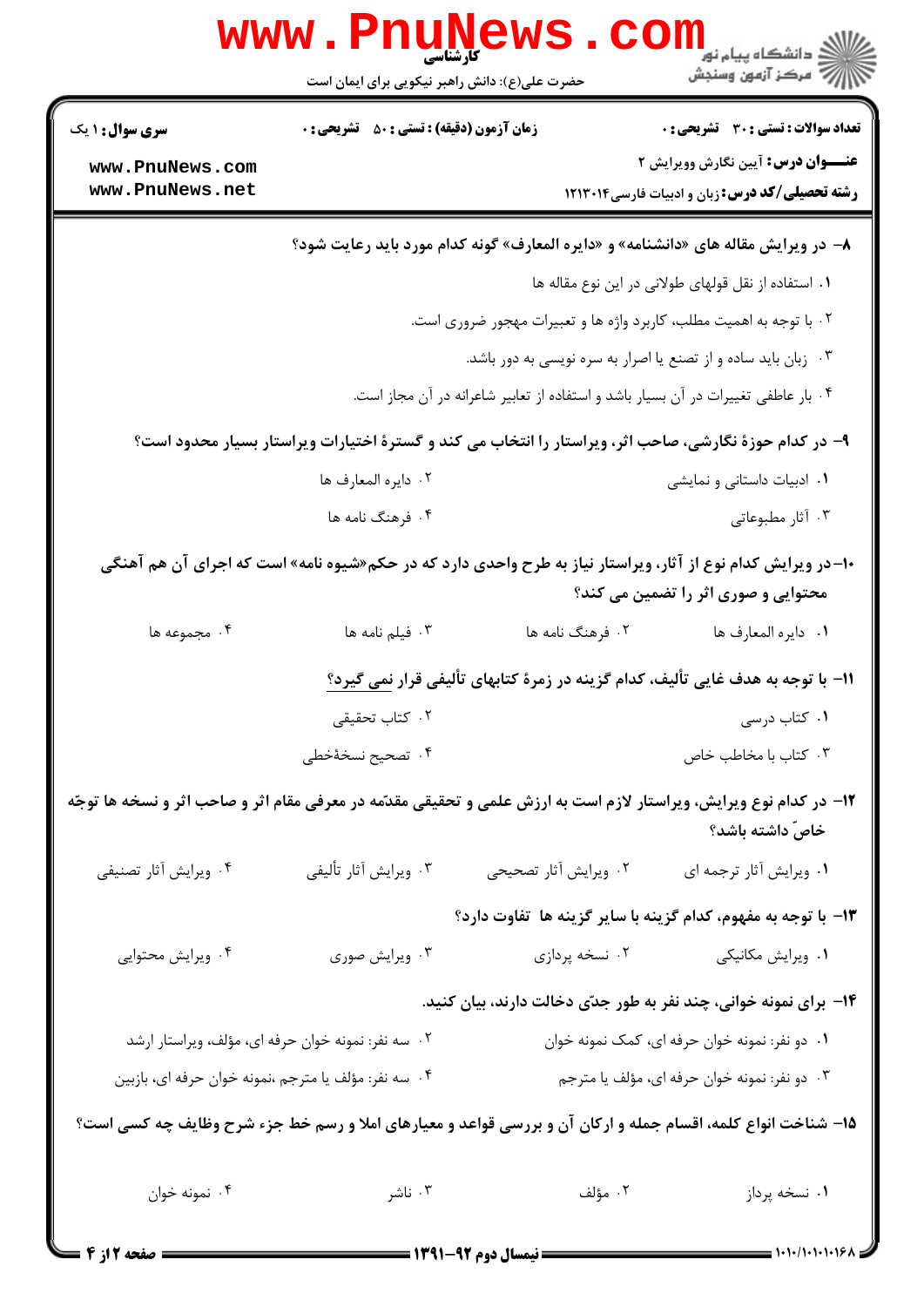|                                    | حضرت علی(ع): دانش راهبر نیکویی برای ایمان است                                                                      |                  |                                                                   |
|------------------------------------|--------------------------------------------------------------------------------------------------------------------|------------------|-------------------------------------------------------------------|
| <b>سری سوال : ۱ یک</b>             | <b>زمان آزمون (دقیقه) : تستی : 80 ٪ تشریحی : 0</b>                                                                 |                  | <b>تعداد سوالات : تستی : 30 ٪ تشریحی : 0</b>                      |
| www.PnuNews.com<br>www.PnuNews.net |                                                                                                                    |                  | <b>عنـــوان درس:</b> آیین نگارش وویرایش ۲                         |
|                                    |                                                                                                                    |                  | <b>رشته تحصیلی/کد درس: زبان و ادبیات فارسی1۲۱۳۰۱۴</b>             |
|                                    | ۱۶- سازمان جهانی «یونسکو» (در سال۱۹۵۰ میلادی)، «کتاب» را چگونه تعریف کرده است؟                                     |                  |                                                                   |
|                                    | <b>۱</b> . نشریه ای علمی، دوره ای که بدون شمارش جلد، نود و چهار صفحه یا بیشتر باشد.                                |                  |                                                                   |
|                                    | ۰۲ نشریه ای فرهنگی، غیردوره ای که بدون شمارش جلد، چهل و نه صفحه یا بیشتر باشد.                                     |                  |                                                                   |
|                                    | ۰۳ نشریه ای علمی-فرهنگی، غیردوره ای که بدون شمارش جلد، پنجاه صفحه یا بیشتر باشد.                                   |                  |                                                                   |
|                                    | ۰۴ نشریه ای فرهنگی، دوره ای که بدون شمارش جلد، نود و چهار صفحه یا بیشتر باشد.                                      |                  |                                                                   |
|                                    | ۱۷- گفتاری کوتاه و براعت استهلال گونه که به نحوی به مضمون متن کتاب مربوط می شود، چه نام دارد؟                      |                  |                                                                   |
| ۰۴ عنوان کوتاه                     | ۰۳ اپی نگاشت                                                                                                       | ۰۲ دیباچه        | ٠١ صفحه عنوان                                                     |
|                                    | ۱۸– اظهارنظر دیگران با درجه و اعتبار علمی دربارهٔ محسنات کتاب که معمولاً در صفحات آغازین می آید، چه نامیده می شود؟ |                  |                                                                   |
| ۰۴ تقریظ                           | ۰۳ ویرایش                                                                                                          | ۰۲ نقد           | ٠١ ديباچه                                                         |
|                                    | ۱۹– ذکر مطالبی دربارهٔ نویسنده کتاب به خصوص در مواردی که نویسنده قبل از چاپ اثر درگذشته باشد، تحت چه عنوانی        |                  |                                                                   |
|                                    |                                                                                                                    |                  | منتشر می شود؟                                                     |
| ۰۴ تقدیم                           | ۰۳ دیباچه                                                                                                          | ۰۲ يسگفتار       | ۰۱ ييشگفتار                                                       |
|                                    | 20- آخرین واژه ها و کلماتی که روی جلد کتاب در آخر چاپ می شود، مربوط به چیست؟                                       |                  |                                                                   |
|                                    | ۰۲ طراحی جلد کتاب                                                                                                  |                  | ٠١ معرفي كتاب در پشت جلد                                          |
|                                    | ۰۴ نام و مشخصات                                                                                                    |                  | Coverprice .r                                                     |
|                                    |                                                                                                                    |                  | <b>۲۱</b> - در کدام مورد اندازه کتاب نزدیک به ۲۱×۲۱ سانتیمتر است؟ |
| ۰۴ خشتی                            | ۰۳ حمایلی                                                                                                          | ۰۲ رحلی          | ۰۱ وزیری                                                          |
|                                    | ۲۲- رایج ترین روش تجدیدچاپ کتاب در ایران، که با چاپ سنگی قدیم در ایران خویشاوند است، چیست؟                         |                  |                                                                   |
| ۰۴ چاپ گراوري                      | ۰۳ چاپ اُفست                                                                                                       | ۰۲ چاپ لیتوگرافی | ۰۱ چاپ مشترک                                                      |
|                                    | ۲۳- قطعه ای از حروف چاپ فلزی که حرف برجسته ای روی آن ساخته نشده و فقط برای فاصله گذاری بین کلمات یا حروف به        |                  | کار می رود، چه نام دارد؟                                          |
|                                    | ۰۳ زینک                                                                                                            | ۰۲ اشپون         | ۰۱ فونت                                                           |